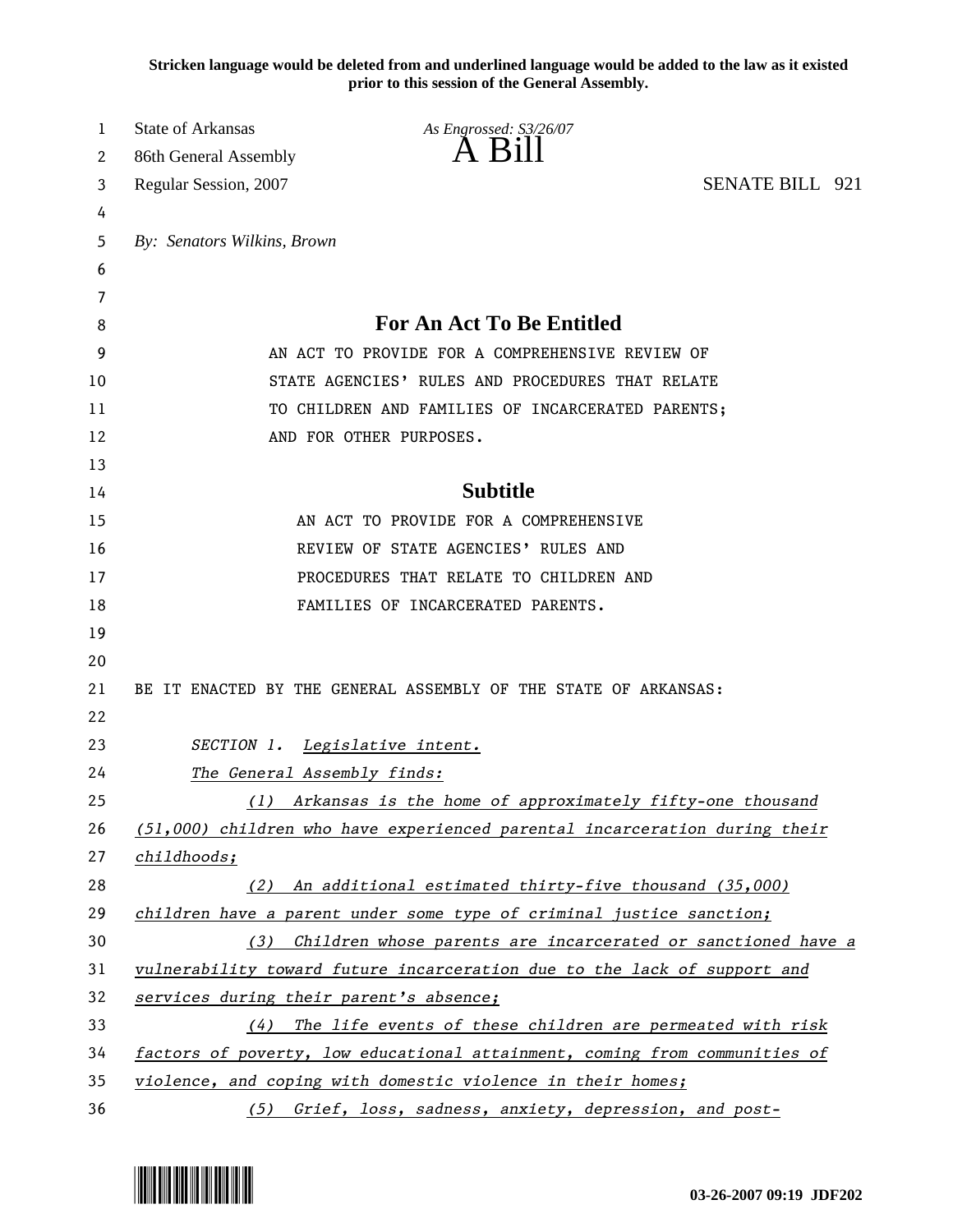**As Engrossed: S3/26/07 SB921** 

| 1  | traumatic stress reactions are pervasive among these children; and         |  |  |
|----|----------------------------------------------------------------------------|--|--|
| 2  | These children are seldom considered in the development of<br>(6)          |  |  |
| 3  | policies concerning, law enforcement, judiciary, parole, probation, public |  |  |
| 4  | defenders, prosecutors, and child welfare.                                 |  |  |
| 5  |                                                                            |  |  |
| 6  | SECTION 2. Governor's Commission for Children and Families with            |  |  |
| 7  | Incarcerated Parents.                                                      |  |  |
| 8  | There is created the "Governor's Commission for Children and<br>(a)        |  |  |
| 9  | Families with Incarcerated Parents."                                       |  |  |
| 10 | The commission shall consist of thirteen (13) members appointed by<br>(b)  |  |  |
| 11 | the Governor as follows:                                                   |  |  |
| 12 | $(1)(A)$ Two (2) members of the commission shall be community              |  |  |
| 13 | leaders or professionals that have served children of the incarcerated and |  |  |
| 14 | their families for more than twelve (12) years                             |  |  |
| 15 | (B)<br>Members appointed under subdivision $(b)(1)$ of this                |  |  |
| 16 | section shall serve as cochairs of the commission;                         |  |  |
| 17 | Two (2) members shall be adult children of incarcerated or<br>(2)          |  |  |
| 18 | previously incarcerated parents;                                           |  |  |
| 19 | (3) Two (2) members shall be parents who have been incarcerated            |  |  |
| 20 | within the past twenty-four $(24)$ months;                                 |  |  |
| 21 | (4) Two (2) members shall be kinship caregivers of children of             |  |  |
| 22 | incarcerated parents;                                                      |  |  |
| 23 | (5) One (1) member shall be a parent educator of incarcerated              |  |  |
| 24 | parents within the Department of Correction;                               |  |  |
| 25 | One (1) member shall be a mental health provider of specific<br>(6)        |  |  |
| 26 | services to children of the incarcerated;                                  |  |  |
| 27 | One (1) member shall be a court appointed special advocate<br>(7)          |  |  |
| 28 | volunteer with experience serving foster children of incarcerated parents; |  |  |
| 29 | One (1) member shall be a policy analyst of the Governor's<br>(8)          |  |  |
| 30 | office; and                                                                |  |  |
| 31 | One (1) member shall be a member of the State Child Abuse<br>(9)           |  |  |
| 32 | and Neglect Prevention Board or the member's designee.                     |  |  |
| 33 | Members appointed under subdivision $(b)(1)$ of this section<br>(c)(1)     |  |  |
| 34 | shall serve as cochairs of the commission.                                 |  |  |
| 35 | The commission shall meet as necessary at the determination<br>(2)         |  |  |
| 36 | of the cochairs.                                                           |  |  |